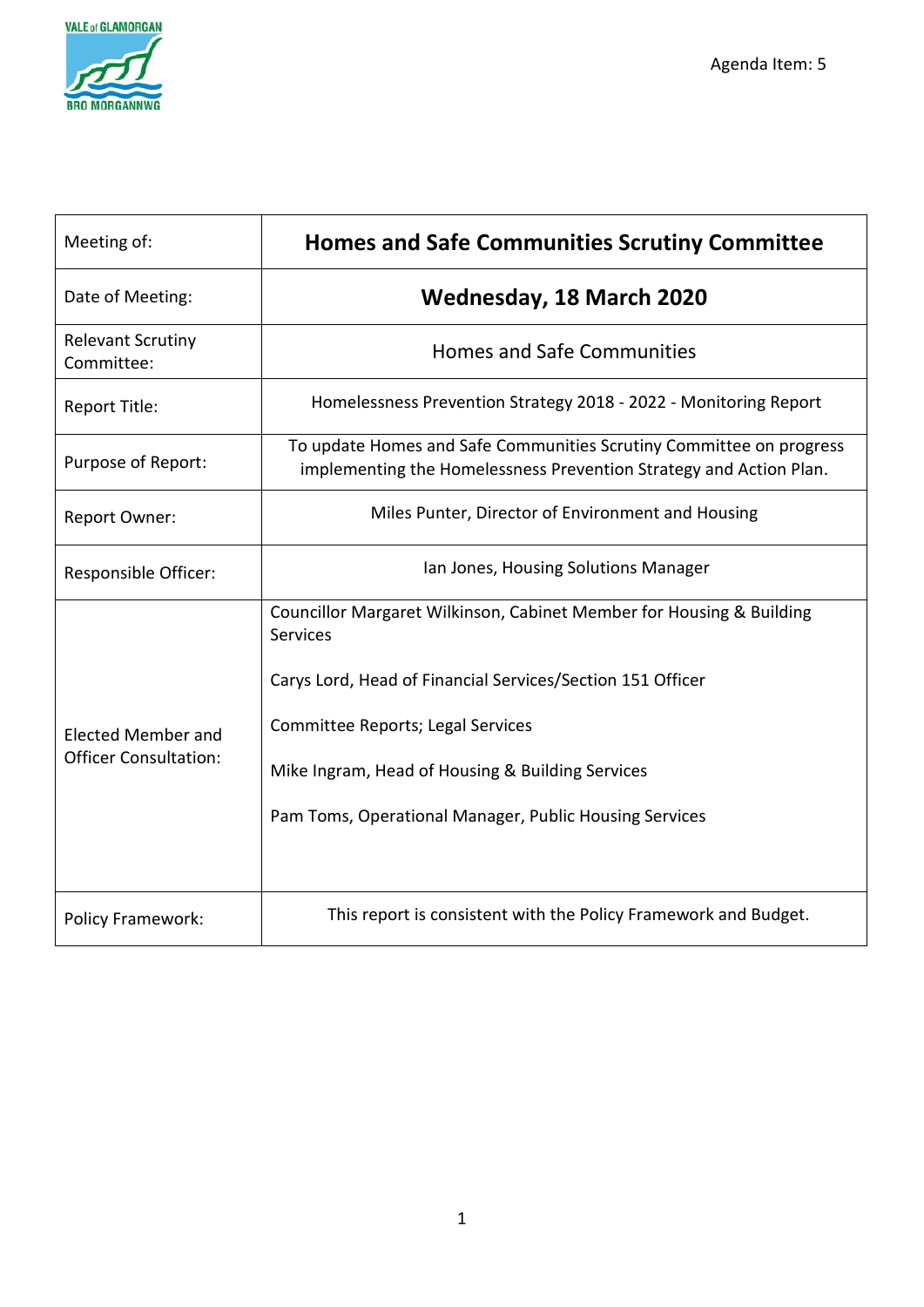

Executive Summary:

- The Housing (Wales) Act 2014 Act placed a statutory duty on local authorities to undertake a Homelessness Review and to produce a Homelessness Strategy setting out how each Council, in partnership with other stakeholders would identify and develop the services required to help and support those in housing need.
- Following extensive consultation, a Homelessness Prevention Strategy and Action Plan were developed in the Vale of Glamorgan and adopted by Cabinet on 17th June 2019 (Cabinet Minutes C14). These documents set out how the Council, with the assistance of its partners will deliver the required strategic outcomes for clients who are homeless or threatened with homelessness.
- The Vale of Glamorgan Homelessness Prevention Action Plan covers the period 2018 to 2022 and is a working document which will be kept under constant review and updated as required.
- This report provides the second quarterly update to Members of the Homes and Safe Communities Scrutiny Committee on the progress made to date in implementing the Strategy and Action Plan.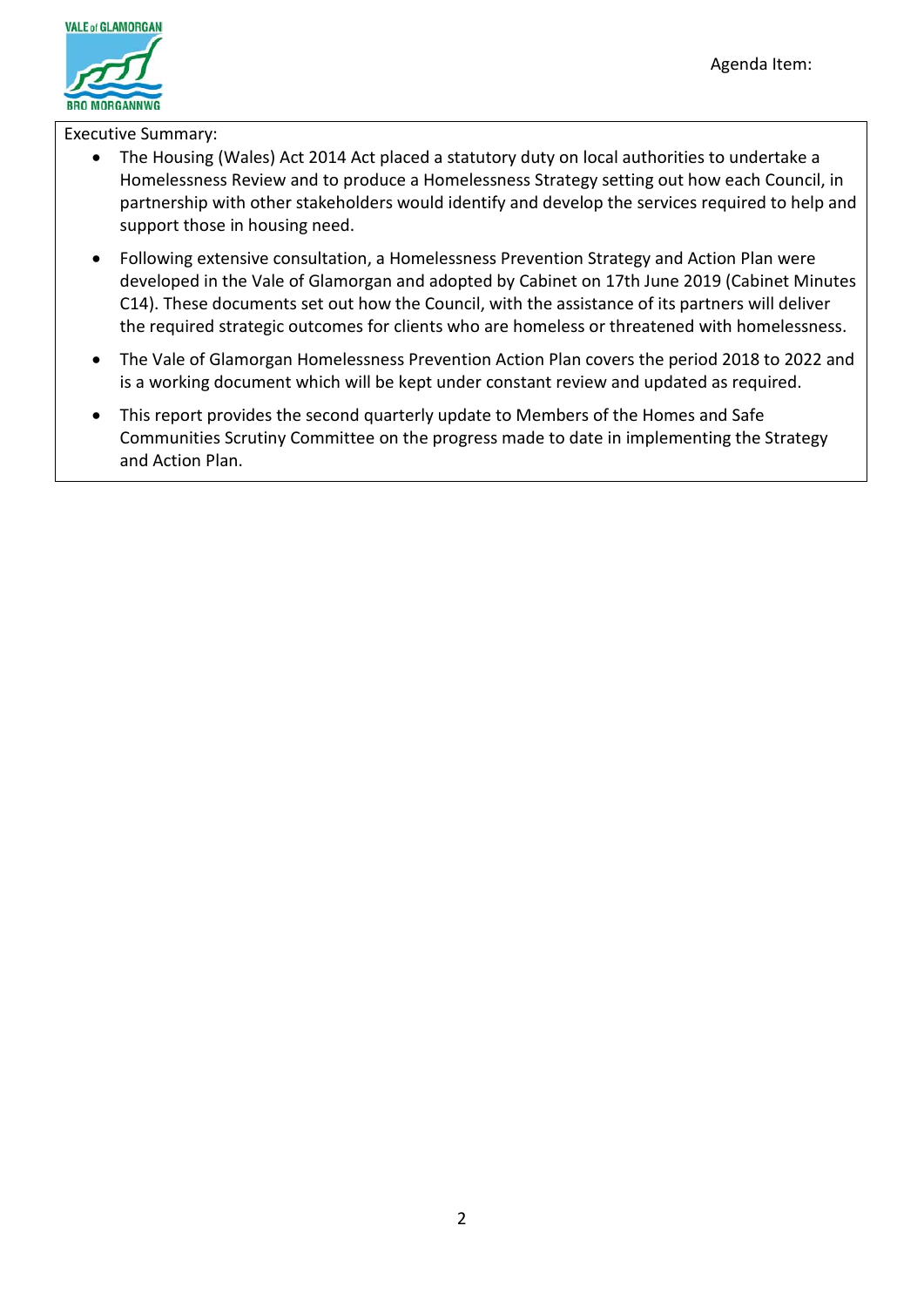## **Recommendation**

**1.** That Homes and Safe Communities Scrutiny Committee assess the progress to date of implementing the Homelessness Prevention Strategy and Action Plan.

## **Reason for Recommendation**

**1.** To ensure that the actions in the Homelessness Prevention Strategy and Action Plan are progressing and are driving the improvements in the quality of the homelessness service

# **1. Background**

- **1.1** The Housing (Wales) Act 2014 took effect on 27th April 2015 and placed a number of new duties on local authorities in respect of homelessness, which included the following;
	- To provide assistance to anyone threatened with homelessness.

- To provide appropriate help and support to any homeless person to help secure a suitable home.

- To provide new powers to local authorities to discharge their homelessness duty into the private rented sector.

- **1.2** The Housing Wales Act 2014 is the biggest change in tackling homelessness in Wales since the first Homeless Person's Act commenced in 1977. Its aim was to transform homelessness by creating a modern safety net where no one is turned away without help.
- **1.3** Section 50 of the Act also required local authorities to undertake a Homelessness Review and to produce a Homelessness Strategy which sets out how the Council in partnership with other stakeholders would address:

- The prevention of homelessness;

- The availability of suitable accommodation for people who are homeless or may become homeless;

- The availability of appropriate support and assistance for people who are homeless or may become homeless.

- **1.4** The newly adopted Homelessness Prevention Strategy 2018-2022 and Action Plan set out the activities to be undertaken by the Council and its partners to deliver the required outcomes for clients who are homeless or threatened with homelessness including:
	- People leaving prison or youth detention accommodation,
	- Young people leaving care,
	- People leaving the regular armed forces of the Crown,

- People leaving hospital after medical treatment for mental disorder as an inpatient, and

- People receiving mental health services in the community.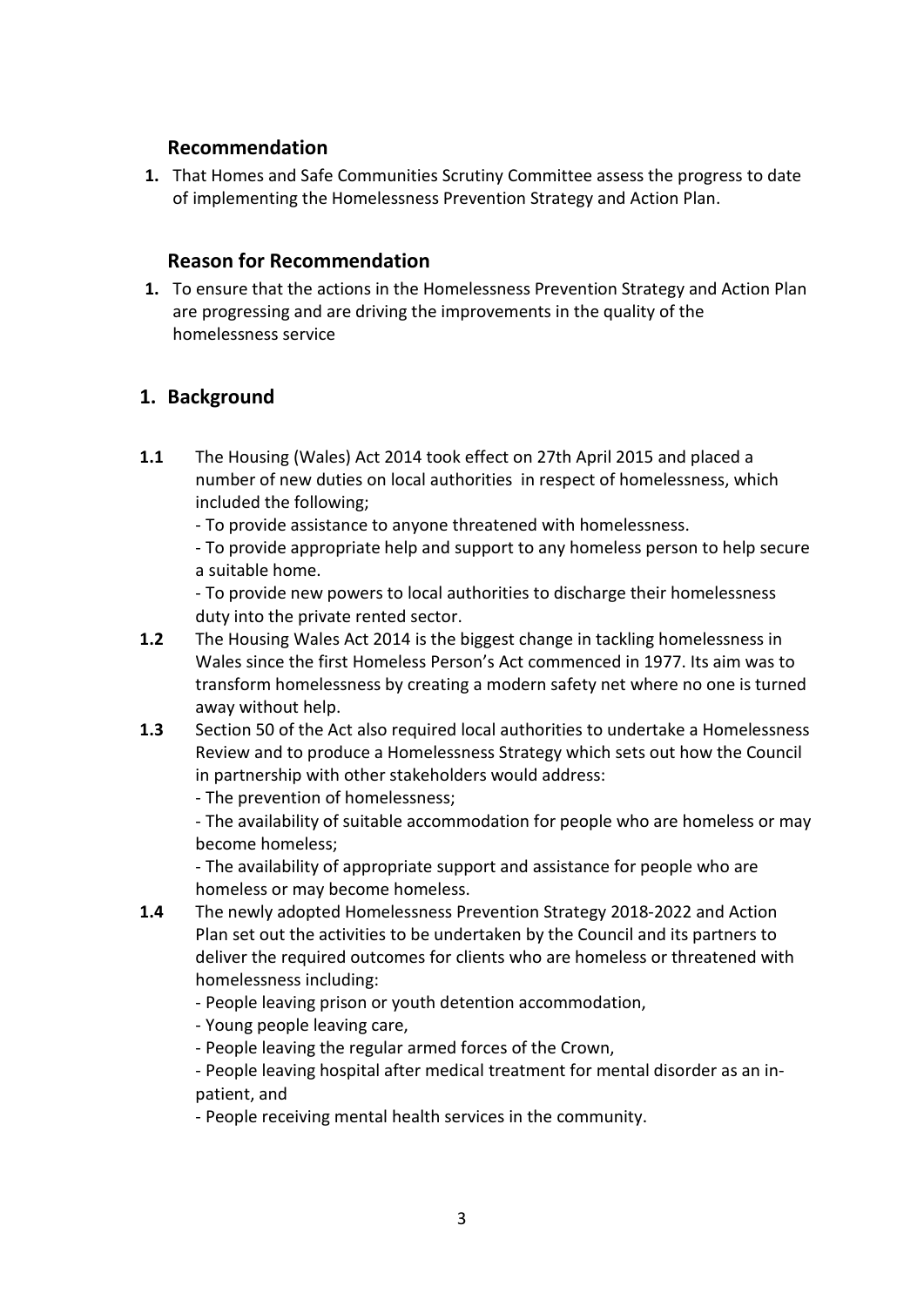# **2. Key Issues for Consideration**

- **2.1** The Homelessness Prevention Action Plan has four themes and progress is being measured over the four years of the Strategy 2018-22 and reported quarterly to the Homes and Safe Communities Scrutiny Committee.
- **2.2** The required actions have been ranked in order of priority:
	- Low Years 3&4 (2021/2022).
	- Medium Years 2&3 (2020/2021).
	- High Years 1&2 (2019/2020).
- **2.3** The actions found in Appendix 1 of this report are all of the required actions for the period to deliver the strategy, some of which have been completed.
- **2.4** The overall aim of the Strategy is to prevent homelessness at the earliest opportunity in order to reduce the pressure on both service users and the support services across the Vale of Glamorgan, the support is accessible and continues to be monitored to identify any future challenges early.
- **2.5** Between 1st April 2019 and 1st February 2020, the Council's Housing Solutions Team has been able to prevent 84% of households from becoming homeless which relieves the pressure on other resources such as temporary accommodation.
- **2.6** There is also a need to ensure that the Councils front line housing staff, as well the staff of the Council's Supporting People third sector support provider partners have the tools and knowledge to provide the required support and advice to successfully prevent homelessness.
- **2.7** For this reason, a number of actions were identified, including the need to develop a bespoke staff induction and training package in liaison with Shelter Cymru which has now been completed. This will be kept updated to comply with any changes in Legislation or Policy requirements.
- **2.8** The Housing Solutions Services staff/partners work shadowing initiatives are progressing very positively. Staff from Probation, Pobl and Platfform now have a presence in the Housing Solutions Team to provide support to staff and clients which has resulted in improved working relationships.
- **2.9** Progress has been made with colleagues in the Prison Service and arrangements made for staff shadowing, the first of which took place in October 2019 with Her Majesty's Prison (HMP) Cardiff and January 2020 with HMP Parc. Arrangements are currently being made to visit HMP Usk in the near future. The visits to date have proved invaluable to staff in helping them to understand the challenges each team faces and those of prisoners on release.
- **2.10** Significant progress continues to be made in the Vale of Glamorgan on homelessness prevention and this was evident in the Welsh Government statistical report published in August 2019, which confirmed that the Vale of Glamorgan Housing Solutions Service was the top performing Council in Wales for homelessness prevention in 2018/19.
- **2.11** To build on this prevention success, the Service has put in place a wide range of ways households can access the support, information and advice to assist them. Information is available on the Council's webpages and service users are provided with a comprehensive information pack when they access the service. Drop-in surgeries are available throughout the Vale of Glamorgan for service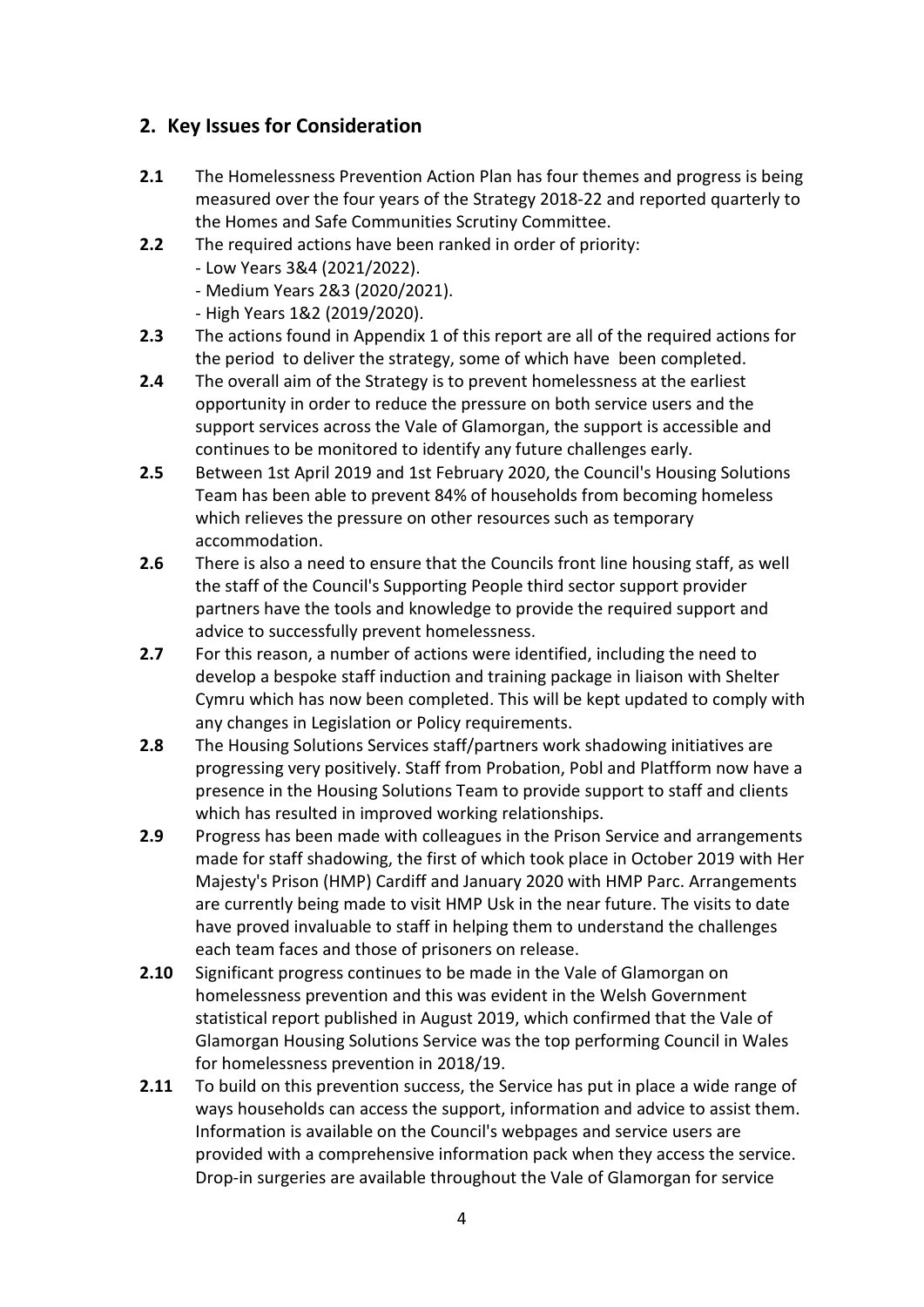users to obtain advice and support. These are advertised on social media and in key public buildings across the County. In April 2020 a 'One Stop Shop' is also due to open in Holton Road, Barry providing housing advice and assistance to all members of the public.

- **2.12** Work continues to develop the housing opportunities in the private rented sector (PRS), and between April and December 2019, 160 tenancies were either saved or newly secured within this tenure. Officials from Welsh Government recently visited the Housing Solutions Team to discuss the good practice initiatives being delivered to both clients and landlords in the Vale of Glamorgan, including the very well attended local Landlord Forum facilitated by the Council, all of which was being reported back to the Minister for Housing and Local Government.
- **2.13** In response to private landlords concerns that whilst their tenants were able to access support, they were not able to receive support to manage their tenancies, the Housing Solutions and Supporting People Services have recently introduced two new private rented sector support officers to assist landlords and to encourage them to continue to work with the Council and to expand their portfolios.
- **2.14** Youth homelessness is also very high on the agenda in the Vale of Glamorgan and through a successful Welsh Government funding bid, the Council has introduced the Emphasis Project in partnership with Llamau. This service has developed links with all secondary schools across the Vale of Glamorgan and provides structured homelessness and support awareness sessions to the pupils. Through these sessions, teaching staff are also now able to recognise the signs of potential homelessness and where to signpost pupils and their families for support.
- **2.15** Following the publication of the recent LGBTQ+ Youth Homelessness in Wales Report 'Out of The Door' additional actions have been added to the Homelessness Prevention Strategy Action Plan in order to meet the recommendations and to deliver the required outcomes for these young people.
- **2.16** Attached at Appendix 1 is the updated action plan containing full progress made to date since the adoption of the Strategy.

# **3. How do proposals evidence the Five Ways of Working and contribute to our Well-being Objectives?**

- **3.1** Looking to the long term the Vale of Glamorgan Homelessness Prevention Strategy will support vulnerable people to obtain the life skills required to maintain their home, integrate into the community and to live independently in the long term.
- **3.2** Taking an integrated approach the Homelessness Prevention Strategy will be continually reviewed working closely alongside the Supporting People Local Planning Group and endorsed by the Regional Collaborative Committee. These are made up of Members and senior officers from both the statutory and voluntary sectors, including Housing, Social Services, Health and the Probation Service, ensuring that homelessness services remain appropriate. This also gives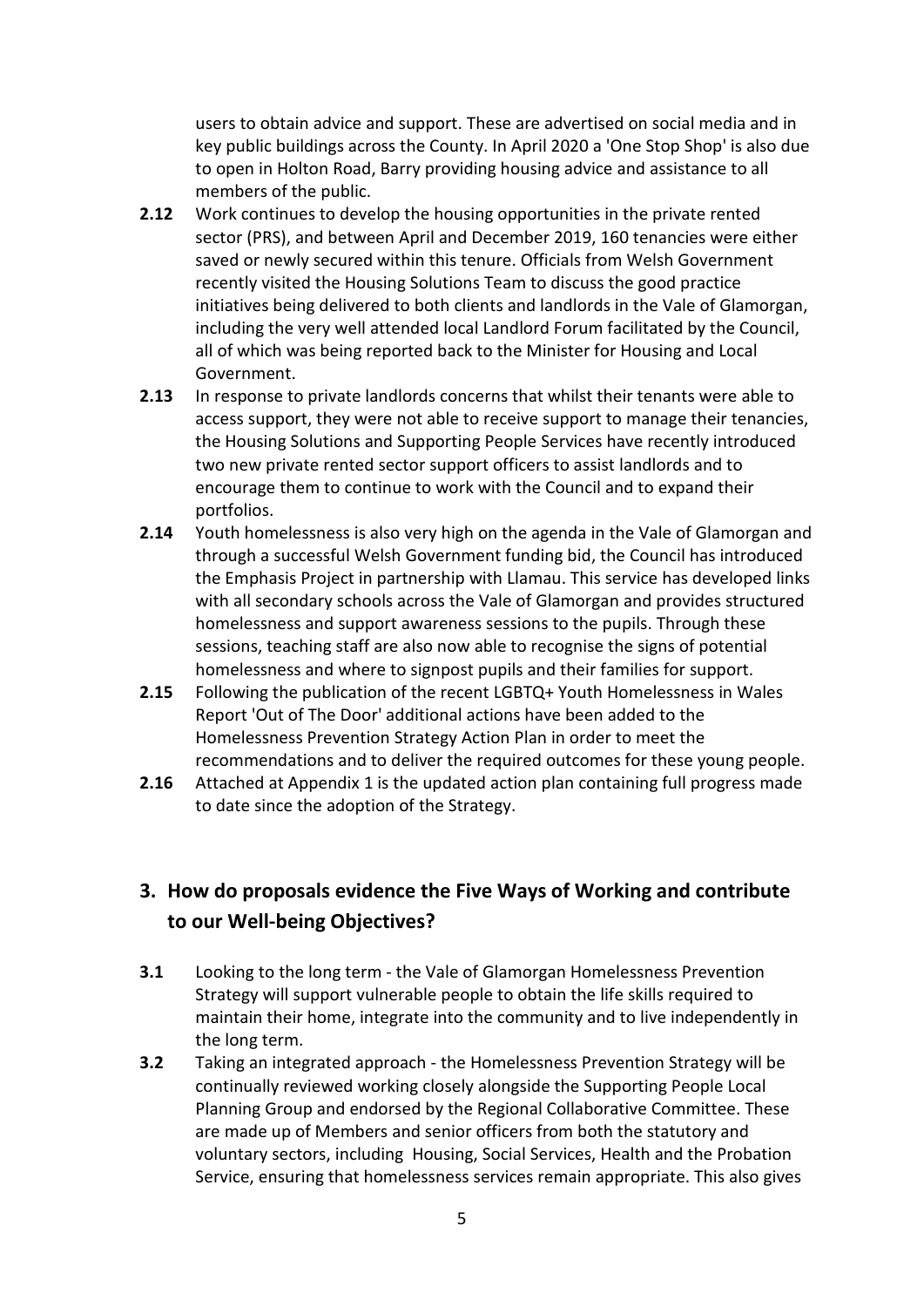the Council the opportunity to develop new services where required with our partners to support any emerging themes.

- **3.3** Involving the population in decisions the needs of service users are monitored to ensure that the correct services are delivered to meet their individual needs. In addition, the Housing (Wales) Act 2014 has been designed to help encourage households in need to take responsibility for their housing circumstances and help manage the options and solutions available to them. Support and assistance are provided by the services involved to enable them to solve problems themselves in the future. The key message delivered by the Homelessness Service and the Supporting People Programme is "doing with" rather than "doing for" the service user in order to reduce dependency on services and enable the service user to live independently in the future.
- **3.4** Working in a collaborative way the Council's Homelessness Prevention Strategy places collaboration and coproduction at its core through the consultation process undertaken to develop it and the ongoing integration with the Supporting People Programme where these principles are monitored on a local, regional and national level though regular reviews.
- **3.5** Understanding the root causes of issues and preventing them the Council's Housing Solutions Service is responsible for delivering the Homelessness Prevention Action Plan and along with the Supporting People Team is required to collect needs data on clients quarterly and annually in order to inform service delivery and commissioning.

# **4. Resources and Legal Considerations**

#### **Financial**

**4.1** There are no direct resource implications associated with this report . The Strategy is being delivered within existing departmental resources which include the Housing Support Grant (HSG) received from Welsh Government.

#### **Employment**

**4.2** There is a statutory requirement on the Vale of Glamorgan Council to ensure appropriately experienced staff are in place to meet the statutory duties within the Housing (Wales) Act 2014

#### **Legal (Including Equalities)**

**4.3** The development and adoption of a reviewable four-year Homelessness Prevention Strategy is a statutory requirement of the Housing (Wales) Act 2014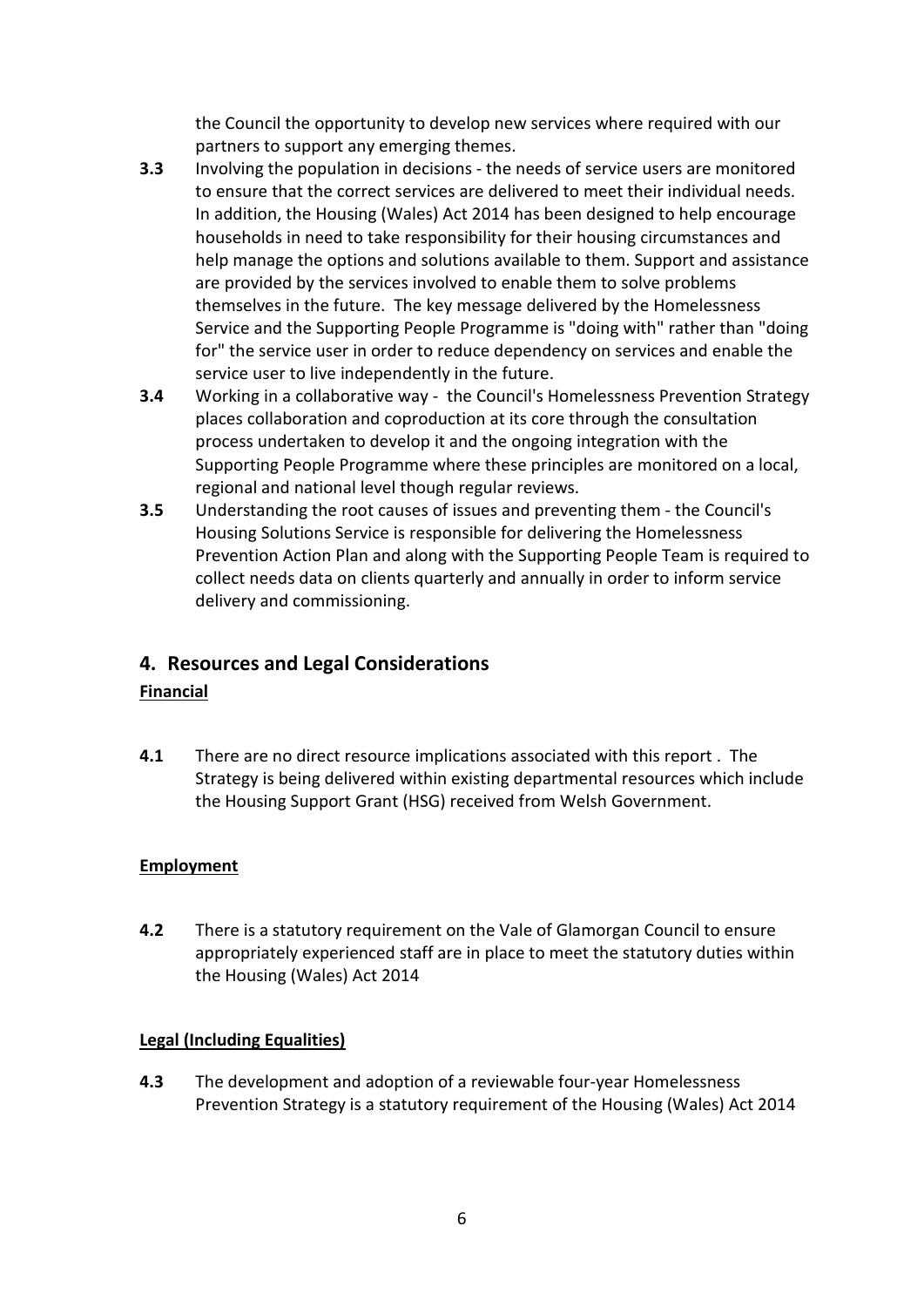# **5. Background Papers**

Appendix 1 - Housing (Wales) Act 2014 & Code of Guidance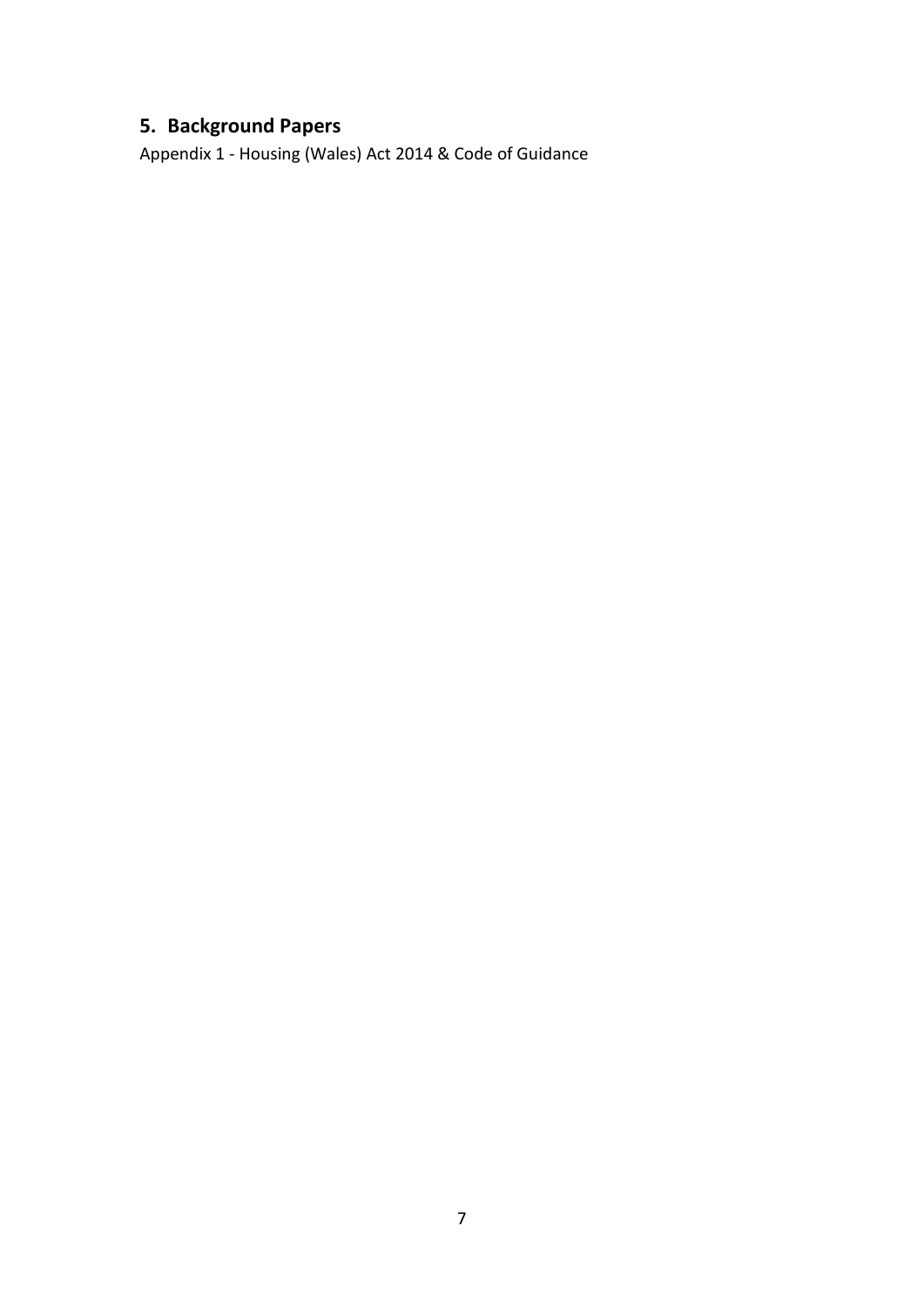• **To provide a robust and targeted homelessness prevention service**

| Ref. | <b>Action</b>                                       | <b>Priority</b> | <b>RAG</b>     | <b>Progress</b>                                                             |
|------|-----------------------------------------------------|-----------------|----------------|-----------------------------------------------------------------------------|
|      |                                                     |                 | <b>Status</b>  |                                                                             |
| A001 | Undertake a feasibility study to determine costs of | Low             | $\mathsf{A}$   | Tender opportunity through Sell2 Wales in June 2020 with aim to             |
|      | a Bespoke IT system                                 |                 |                | appoint preferred supplier by the end of September 2020. New systems        |
|      |                                                     |                 |                | to be implemented over the following 18 months.                             |
| A002 | Ensure the Council continues to meet its statutory  | High            | $\overline{A}$ | Homelessness Statists for Qtr. 1 completed and submitted to Welsh           |
|      | Homelessness obligations as stipulated within the   |                 |                | Government - on-going action.                                               |
|      | Housing (Wales) Act 2014                            |                 |                | Welsh Governments National Statistics Department's annual                   |
|      |                                                     |                 |                | homelessness report published August 2019 which is a league table on        |
|      |                                                     |                 |                | homelessness prevention performance across Wales confirms that the          |
|      |                                                     |                 |                | Vale of Glamorgan Housing Solutions Service is the top performer for        |
|      |                                                     |                 |                | 18/19 with 82% of households prevented from becoming homeless.              |
|      |                                                     |                 |                | Action to continue throughout strategy                                      |
| A003 | Develop a robust hospital discharge process for     | High            | $\overline{A}$ | An initial meeting has taken place with practitioners working in the Mental |
|      | homelessness clients who do not meet the criteria   |                 |                | Health Wards in Llandough Hospital to determine the required                |
|      | for the Discharge Solutions Service                 |                 |                | communication prior to a patient being discharged when homeless. On         |
|      |                                                     |                 |                | track to be completed by April 2020                                         |
| A004 | Formulate a demand led training and induction       | High            | $\overline{A}$ | Draft Staff training and induction tool developed with a Staff consultation |
|      | programme for front line staff.                     |                 |                | day arranged for February 2020.                                             |
| A005 | Maintain close working relationships with all       | High            | $\mathsf{A}$   | Shadowing opportunities have been made available to partners, with a        |
|      | relevant agencies                                   |                 |                | more formal plan in development. Shadowing discussions continue and as      |
|      |                                                     |                 |                | a result of this initiative the South Wales Probation Service now base      |
|      |                                                     |                 |                | themselves in the office every Friday afternoon. Initiatives have also      |
|      |                                                     |                 |                | commenced for prison staff to shadow housing staff and this will be         |
|      |                                                     |                 |                | replicated by housing staff visiting HMP Parc, Cardiff & Usk over the next  |
|      |                                                     |                 |                | 6 months. This action to continue to expand through the strategy            |
| A006 | Analyse the current equality monitoring data        | Medium          | $\overline{A}$ | Annual data collated and submitted to Equalities Team Currently             |
|      | being captured                                      |                 |                | capturing data for 19/20                                                    |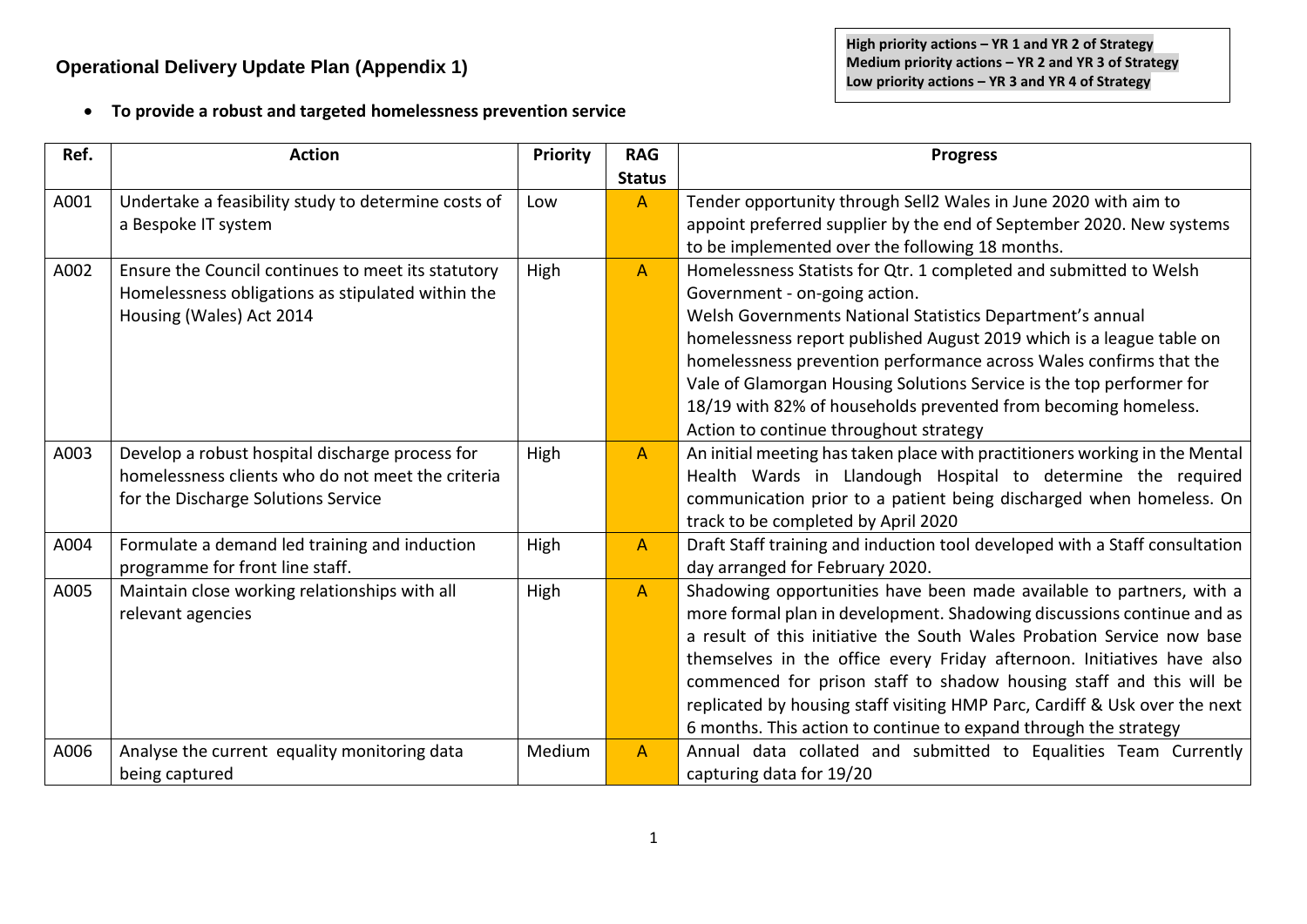| A007 | Housing Support Grant (HSG) to continue to fund<br><b>Homeless Prevention Services</b>       | High   | Α | HSG consultation meetings are ongoing with Welsh Government to<br>develop new grant monitoring and reporting framework. The HSG Spend<br>Plan has also been submitted to Welsh Government for 20/21. Action<br>completed for 19/20                                                                                                                         |
|------|----------------------------------------------------------------------------------------------|--------|---|------------------------------------------------------------------------------------------------------------------------------------------------------------------------------------------------------------------------------------------------------------------------------------------------------------------------------------------------------------|
| A008 | Examine Scottish Legislation to support potential<br>amendments to current Welsh Legislation | Medium | A | Desktop analysis of the Scottish Legislation in relation to the impacts of<br>the removal of priority need in 2012 carried out. Telephone discussions<br>also held initially with South Ayrshire Council, chosen due to its similar size<br>to that of the Vale of Glamorgan have also taken place. Impact report<br>produced and findings being analysed. |

• **To continue to develop and extend the availability of early housing advice and assistance.** 

| Ref. | <b>Action</b>                                       | Target | <b>RAG</b>    | <b>Progress</b>                                                             |
|------|-----------------------------------------------------|--------|---------------|-----------------------------------------------------------------------------|
|      |                                                     | date   | <b>Status</b> |                                                                             |
| A009 | Develop Rolling Homes4u advert                      | High   | $\mathsf{A}$  | On track. Equality Impact Assessment completed for the first stage of the   |
|      |                                                     |        |               | process which is to request Cabinet approval in March 2020 for the          |
|      |                                                     |        |               | current advert to be produced weekly as an on-line advertisement, whilst    |
|      |                                                     |        |               | taking into account the Vale's more vulnerable applicants and their digital |
|      |                                                     |        |               | abilities. Anticipated commencement of this first stage May 2020            |
|      |                                                     |        |               | following Cabinet approval and appropriate notice initiatives.              |
| A010 | Explore the possibility of developing Pilot Tenancy | High   | A             | Meeting held with Welsh Government in January 2020 to progress this         |
|      | Ready Training opportunities within HMP Cardiff     |        |               | following a request to deliver a pilot project alongside Welsh Government   |
|      |                                                     |        |               | and Cardiff CC before expansion across Wales. Awaiting further details      |
|      |                                                     |        |               | from Welsh Government. The pilot will also help develop a new risk          |
|      |                                                     |        |               | assessment and information sharing tool between Prisons, Probation,         |
|      |                                                     |        |               | Housing and other key agencies. On track for completion by June 2020        |
| A011 | Maximise the use of social media                    | High   | A             | Meeting held with Council's Communications Team in September, and           |
|      |                                                     |        |               | Communications Team investigating options particularly for Facebook as      |
|      |                                                     |        |               | this will also support the Housing Solutions Team with case management.     |
|      |                                                     |        |               | On track to be completed by April 2020                                      |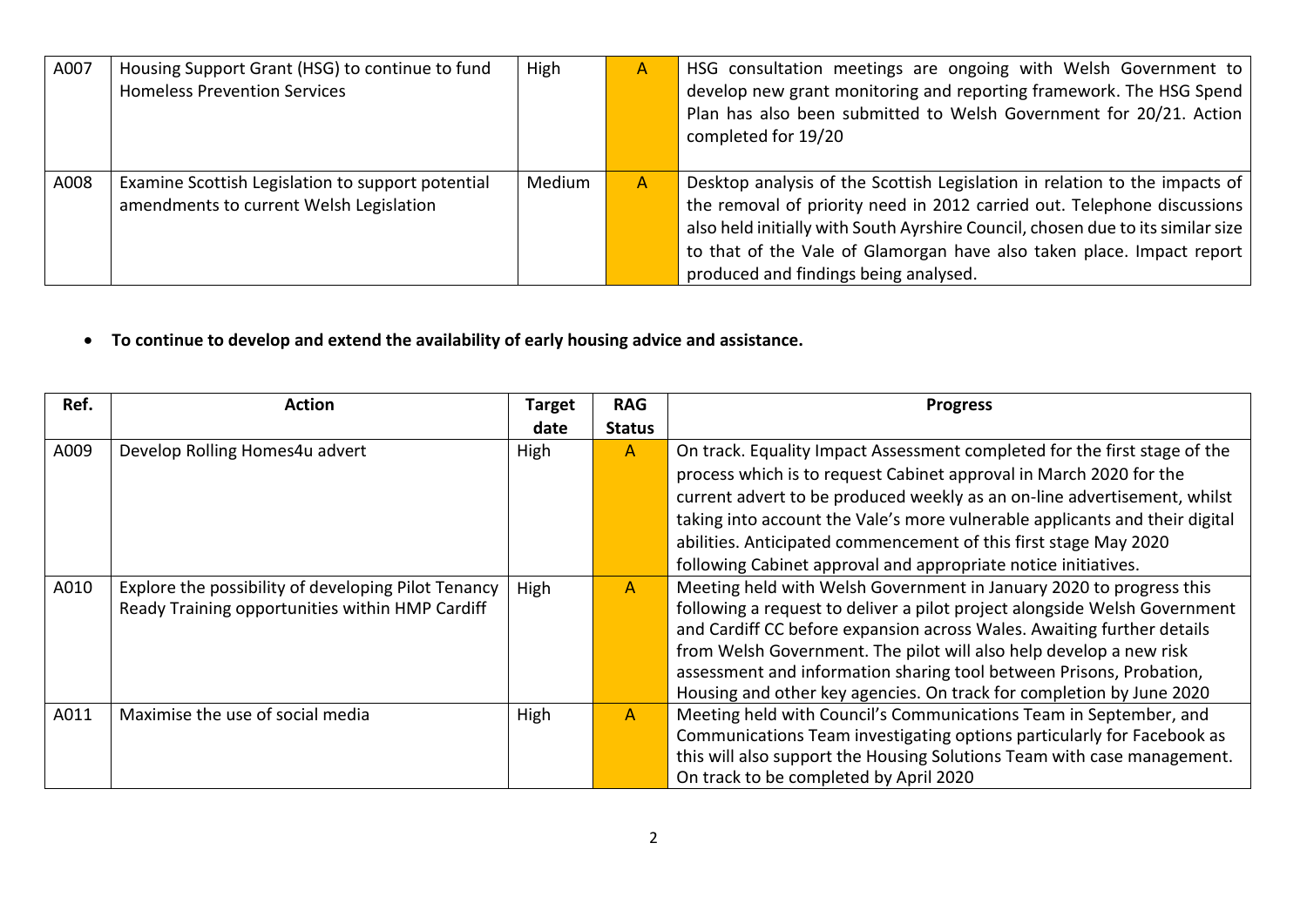• **To ensure the most vulnerable are provided with support to maintain a home and to integrate into the community**

| Ref. | <b>Action</b>                                                                                            | <b>Target</b><br>date | <b>RAG</b><br><b>Status</b> | <b>Progress</b>                                                                                                                                                                                                                                                                                                                                                                                            |
|------|----------------------------------------------------------------------------------------------------------|-----------------------|-----------------------------|------------------------------------------------------------------------------------------------------------------------------------------------------------------------------------------------------------------------------------------------------------------------------------------------------------------------------------------------------------------------------------------------------------|
| A012 | To adhere to the Violence Against Women,<br>Domestic Abuse and Sexual Violence Act<br>(VAWDASV)          | High                  | $\mathsf{A}$                | Ongoing. Regular multi-agency meetings continue which include the<br>statutory and third sector organisations to review progress on delivering<br>the regional strategy.                                                                                                                                                                                                                                   |
| A013 | Review of supported accommodation services                                                               | High                  | $\mathsf{A}$                | Consultation event held in June. Reviews of individual projects underway<br>and ongoing in accordance with the Supporting People Programme Grant<br>Guidance. As a result of the review and legislation emphasis will be to<br>review domestic abuse and mental health provisions. All other support<br>contracts will continue to be reviewed in accordance with Supporting<br>People Programme guidance. |
| A014 | Develop strategy for non- engagement within<br>Supporting People Projects.                               | High                  | $\mathsf{A}$                | Initial meetings have taken place with Supporting People providers<br>including Pobl and Llamau. Information gathered following meetings and<br>draft report underway to inform new policy.                                                                                                                                                                                                                |
| A015 | Analyse the support needs of clients in Temporary<br>Accommodation                                       | High                  | $\mathsf{A}$                | Initial discussions held between Supporting People Coordinator & Housing<br>Solutions Manager to consider introduction of a new support initiative<br>where residents within shared temporary accommodation receive support<br>from the same provider to improve consistency and communication.<br>Housing Related Support (HRS) form to be completed with all temporarily<br>accommodated households.     |
| A016 | Explore the need for a 24hr supported<br>accommodation service for clients with mental<br>health issues. | Medium                | $\overline{A}$              | Initial revenue costings received from current support provider in order to<br>commence assessment of viability. Action to be included within Review of<br>Supported Accommodation.                                                                                                                                                                                                                        |
| A017 | Explore the feasibility of dedicated Support<br>workers for all temporary accommodation<br>households    | Medium                | $\overline{A}$              | This work will now form part of the temporary accommodation analysis<br>action above following the identification of support needs.                                                                                                                                                                                                                                                                        |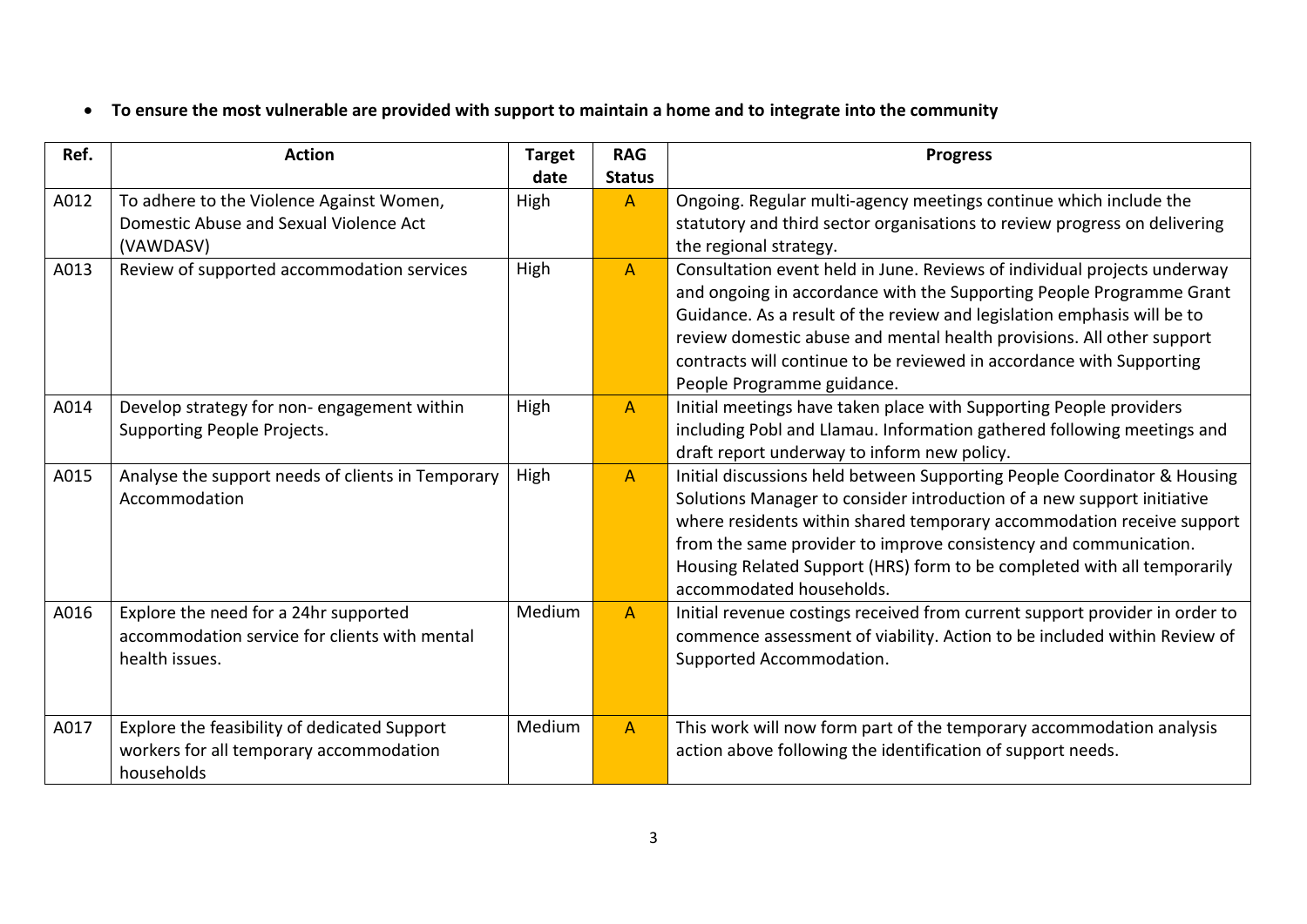• **To improve the support offered to private landlords to improve tenancy sustainability.**

| Ref. | Action                                                                                                                           | <b>Target</b> | <b>RAG</b>     | <b>Progress</b>                                                                                                                                                                                                                                                                                                                                                                                                                                                                              |
|------|----------------------------------------------------------------------------------------------------------------------------------|---------------|----------------|----------------------------------------------------------------------------------------------------------------------------------------------------------------------------------------------------------------------------------------------------------------------------------------------------------------------------------------------------------------------------------------------------------------------------------------------------------------------------------------------|
|      |                                                                                                                                  | date          | <b>Status</b>  |                                                                                                                                                                                                                                                                                                                                                                                                                                                                                              |
| A018 | Further develop working relationships and<br>initiatives to expand the opportunities within<br>the Private Rented Sector (PRS)   | High          | $\mathsf{A}$   | Quarterly Landlord Forum meetings arranged for the next 12 months. Most<br>recent Forum was attended by over 55 landlords. New forum structure<br>developed in discussions with landlords and will now involve additional<br>time for networking. Welsh Government has also acknowledged the<br>Housing Solutions initiatives within the private rented sector and visited<br>the Service on 30 <sup>th</sup> Jan to further explore these and learn from what the<br>Council is delivering. |
| A021 | Continue our work with partners to provide<br>appropriate accommodation and support<br>services for particular vulnerable groups | High          | $\mathsf{A}$   | This work continues in accordance with Housing (Wales) Act 2014 and the<br>Supporting People Programme Guidance (for support services) in line with<br>resources and demands. Action to continue throughout strategy                                                                                                                                                                                                                                                                         |
| A022 | To support the recommendations from the<br>LGBTQ+ Youth Homelessness in Wales report<br>'Out on The Streets                      | High          | $\overline{A}$ | Meeting being arranged to meet with Stonewall to ensure the service is<br>fully compliant with the recommendations of the report                                                                                                                                                                                                                                                                                                                                                             |

# • **Completed Strategy Actions**

| A019 | Develop and implement a Supporting People         | High | יט | Completed. Gateway now exists for all support services funded by the  |
|------|---------------------------------------------------|------|----|-----------------------------------------------------------------------|
|      | Gateway to create a single point of access to all |      |    | Supporting People Programme with a clear referral and monitoring      |
|      | housing related support services                  |      |    | framework in place.                                                   |
| A020 | Request that the Regional Collaborative           | Low  | G  | Completed. Request declined by RCC as Local Authority representatives |
|      | Committee (RCC) for Supporting People co-opt a    |      |    | from Housing already on RCC and able to update homelessness staff.    |
|      | representative from each of the homelessness      |      |    |                                                                       |
|      | services in the Vale of Cardiff onto the          |      |    |                                                                       |
|      | Committee                                         |      |    |                                                                       |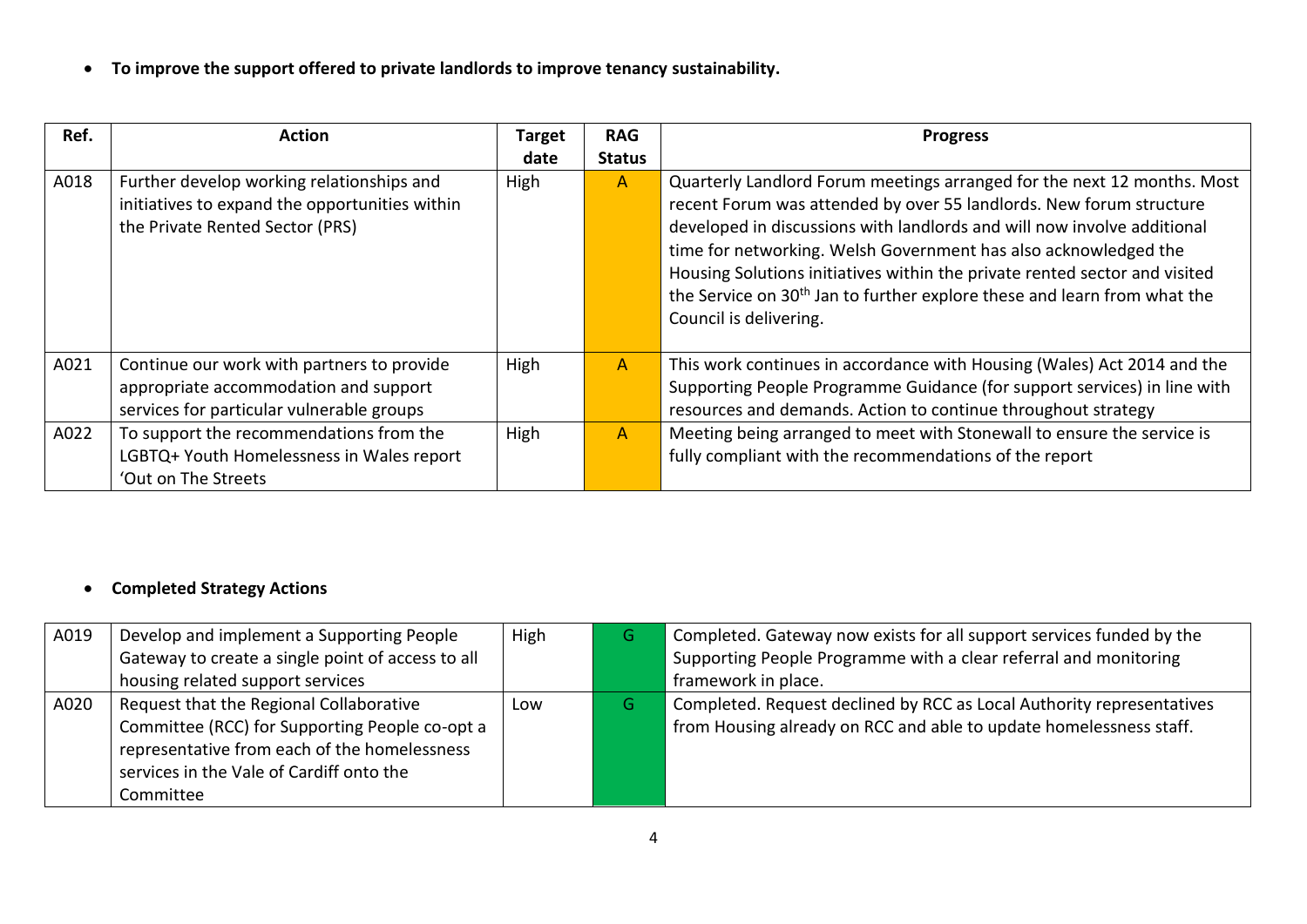| A023 | Develop a dedicated support service for the<br>private rented sector                                                                                                  | High   | G. | Completed. Two new dedicated officers commissioned through the<br>Supporting People Programme introduced specifically to increase the<br>support available to private rented sector (PRS) landlords in addition to the<br>support available for PRS tenants. Welsh Government also very interested<br>in this initiative and it was discussed during their visit on 30 <sup>th</sup> Jan. |
|------|-----------------------------------------------------------------------------------------------------------------------------------------------------------------------|--------|----|-------------------------------------------------------------------------------------------------------------------------------------------------------------------------------------------------------------------------------------------------------------------------------------------------------------------------------------------------------------------------------------------|
| A024 | Develop Youth Homelessness & Early<br>Homelessness Prevention/Intervention services                                                                                   | High   | G  | Completed. Funding bid successful to develop the Emphasis project that<br>delivers homelessness prevention advice within the secondary schools<br>across the Vale of Glamorgan. Youth Services have also funded a part time<br>post to help expand and deliver services to young people in all Vale of<br>Glamorgan Secondary Schools.                                                    |
| A025 | Develop a standard service 'promise' to<br>demonstrate commitment to the client                                                                                       | High   | G  | Completed. The 'Promise' is a two-way agreement signed by both the case<br>worker and client which sets out the appropriate standards of behaviour<br>and respect expected by each party.                                                                                                                                                                                                 |
| A026 | Ensure service delivery and customer<br>engagement complies with Welsh Language<br>standards                                                                          | High   | G  | Completed. All staff are encouraged to learn Welsh and allowed time to<br>attend courses. All public documents/forms have been translated and are<br>available in Welsh on request. All currently used documents have been<br>translated in accordance with the legislation                                                                                                               |
| A027 | Promote and provide opportunities for staff to<br>access Welsh language courses.                                                                                      | Medium | G. | All staff are encouraged to learn Welsh and allowed time to attend courses.<br>Completed with existing staff                                                                                                                                                                                                                                                                              |
| A028 | Develop close working relationships with DWP<br>and Vale wide Job Centre's                                                                                            | High   | G  | Completed. Close working relationships have now been forged with DWP<br>and quarterly update meetings held and now an embedded process.                                                                                                                                                                                                                                                   |
|      | Review & Improve the quality and range of<br>information provided by the Housing Solutions<br>team e.g. web site links, contact details of<br>external organisations. | High   | G  | Completed. New documents developed to assist clients on line. Information<br>also provided on the Council's website on services available from partner<br>agencies and 'drop in' support services across the Vale. This information<br>will continue to be reviewed and kept up to date.                                                                                                  |
| A029 | Improve the quality and range of information<br>provided by the Housing Solutions Service on the<br>Council's website.                                                | High   | G  | Completed. Website now updated and current.                                                                                                                                                                                                                                                                                                                                               |
| A030 | Residents are aware of the drop-in support<br>services that are available throughout the Vale                                                                         | High   | G  | Completed. Leaflets produced and distributed at events and available at<br>key public venues across the Vale of Glamorgan. Information also available<br>via Council's web pages and the Council's Supporting People inbox on auto<br>reply.                                                                                                                                              |